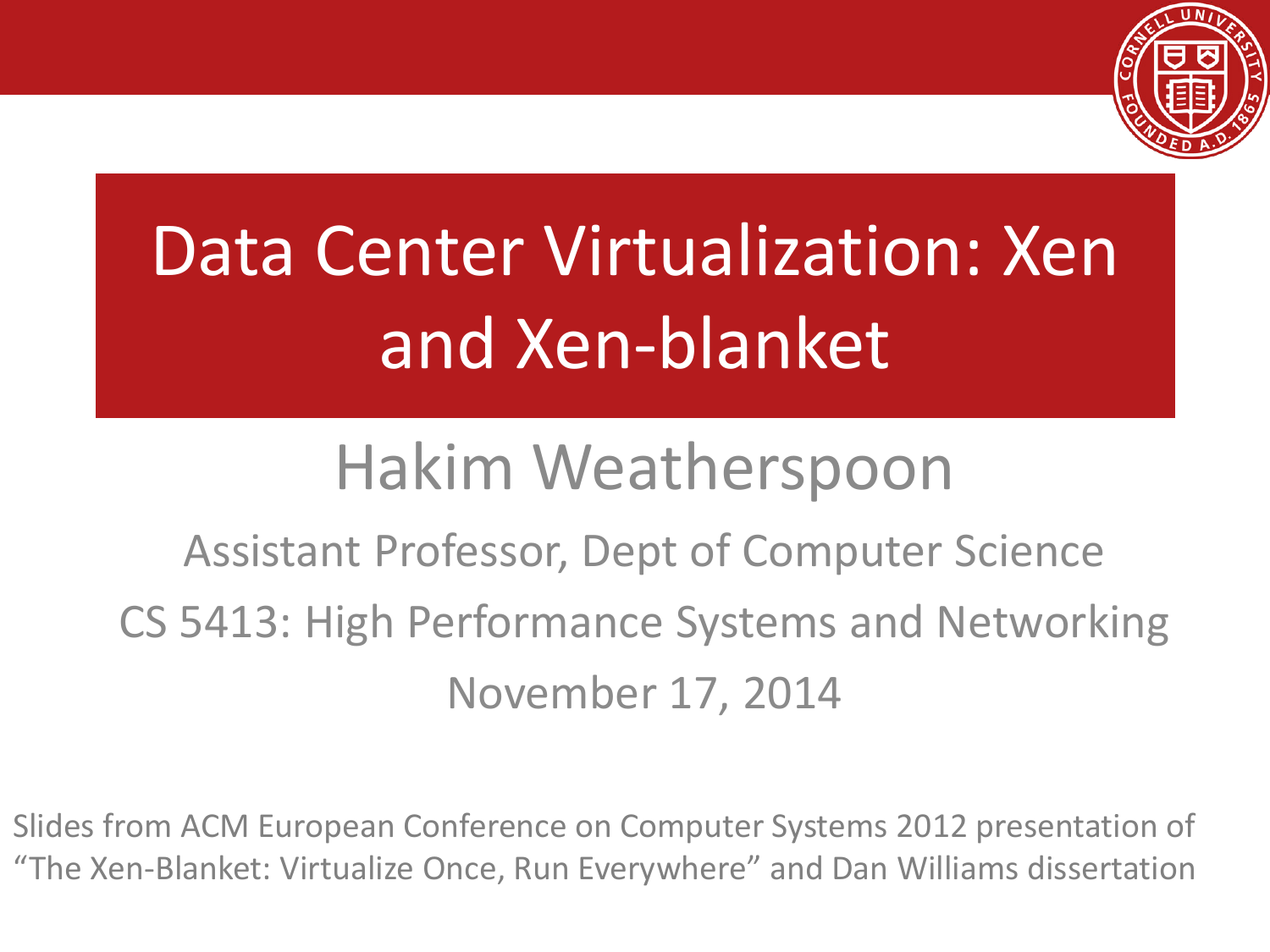# *Goals for Today*

- The Xen-Blanket: Virtualize Once, Run Everywhere
	- D. Williams, H. Jamjoom, and H. Weatherspoon. ACM European Conference on Computer Systems (EuroSys), April 2012, pages 113-126..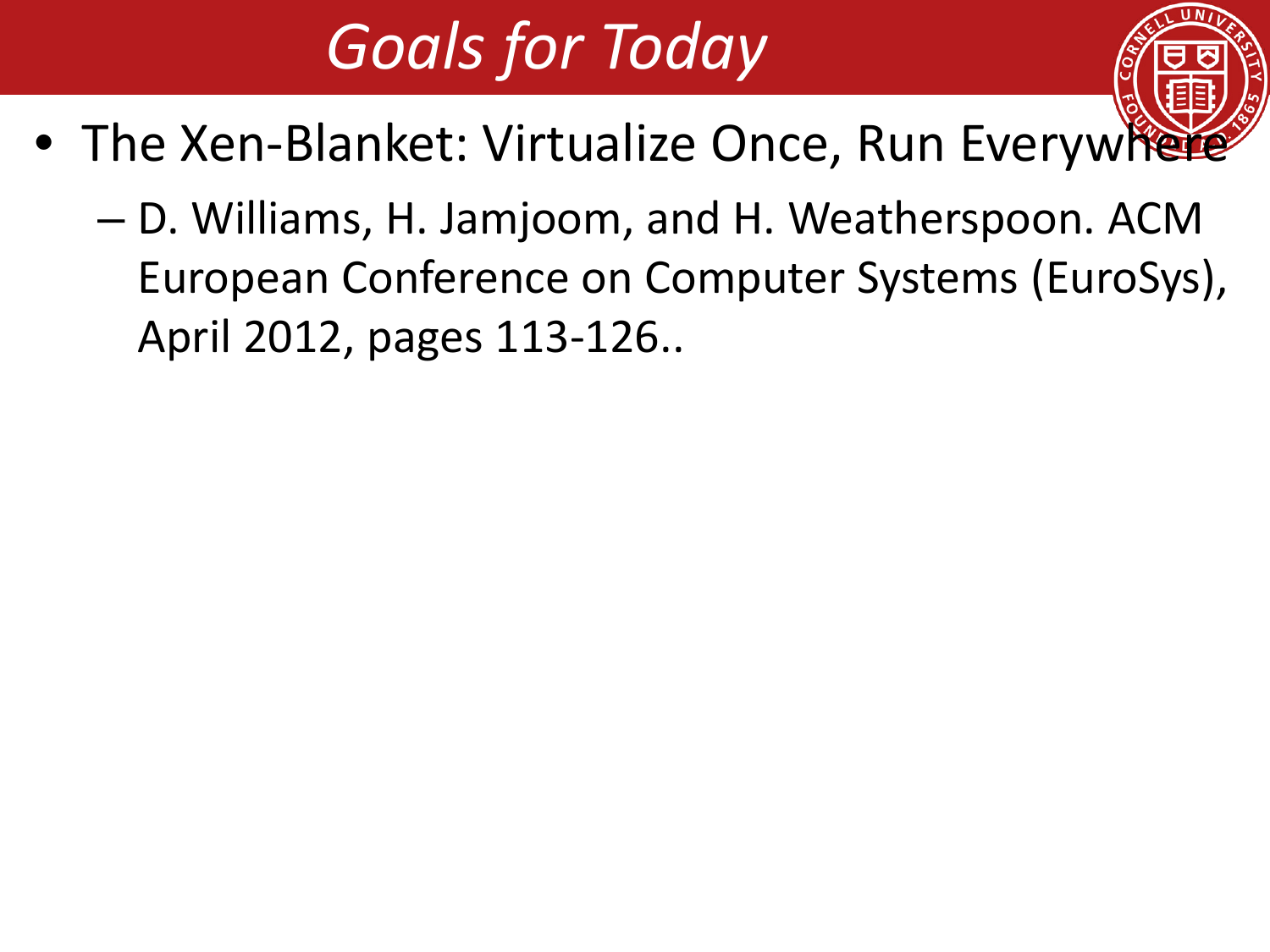#### Background & motivation



• Infrastructure as a Service (IaaS) clouds

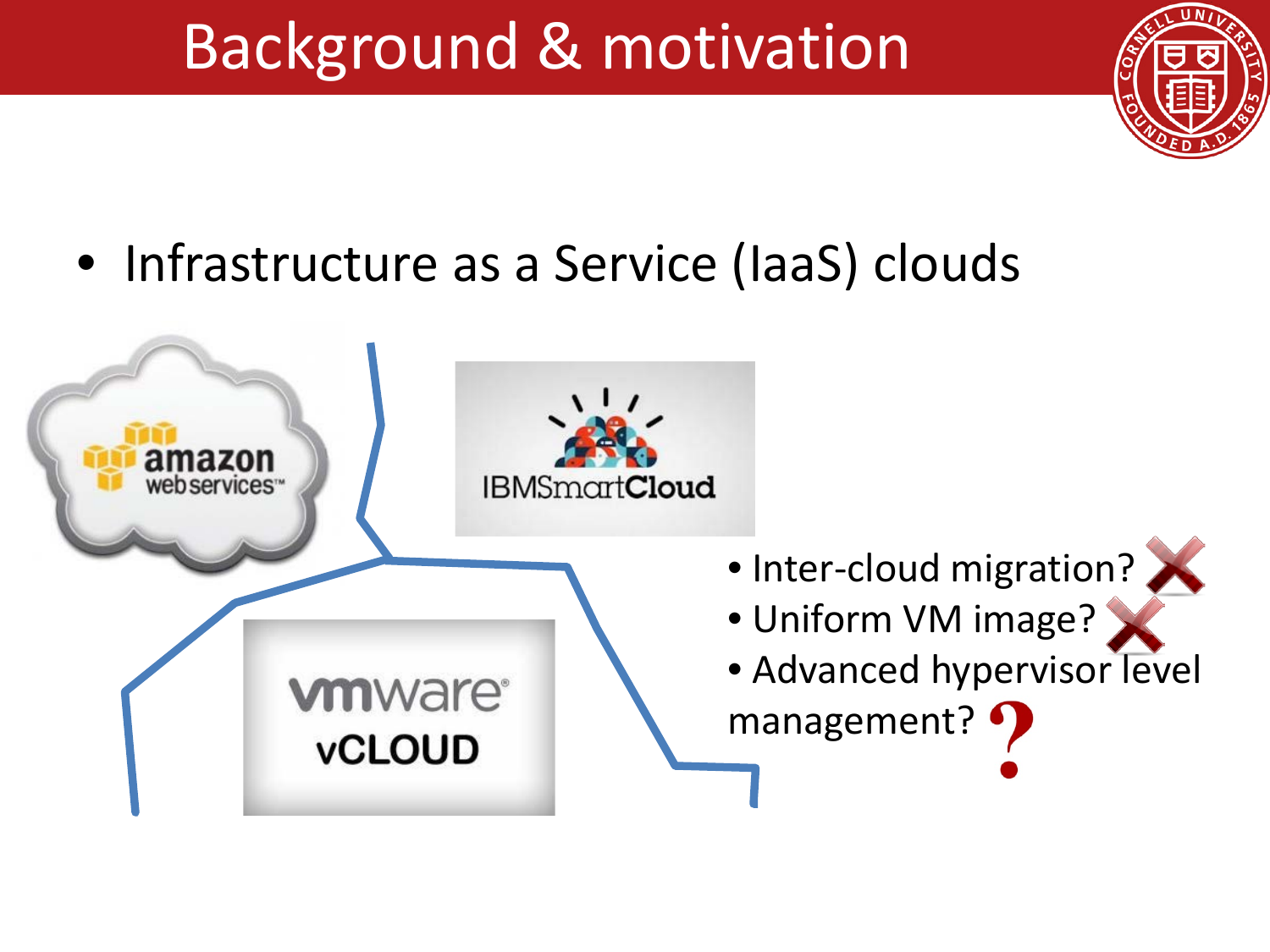# research challenges

- Lack of interoperability between clouds
	- How can cloud *user* homogenize clouds?
- Lack of control in cloud networks
	- What cloud network abstraction enables enterprise workload to run without modification?
- Lack of efficient cloud resource utilization
	- How can cloud users exploit oversubscription in the cloud while handling overload?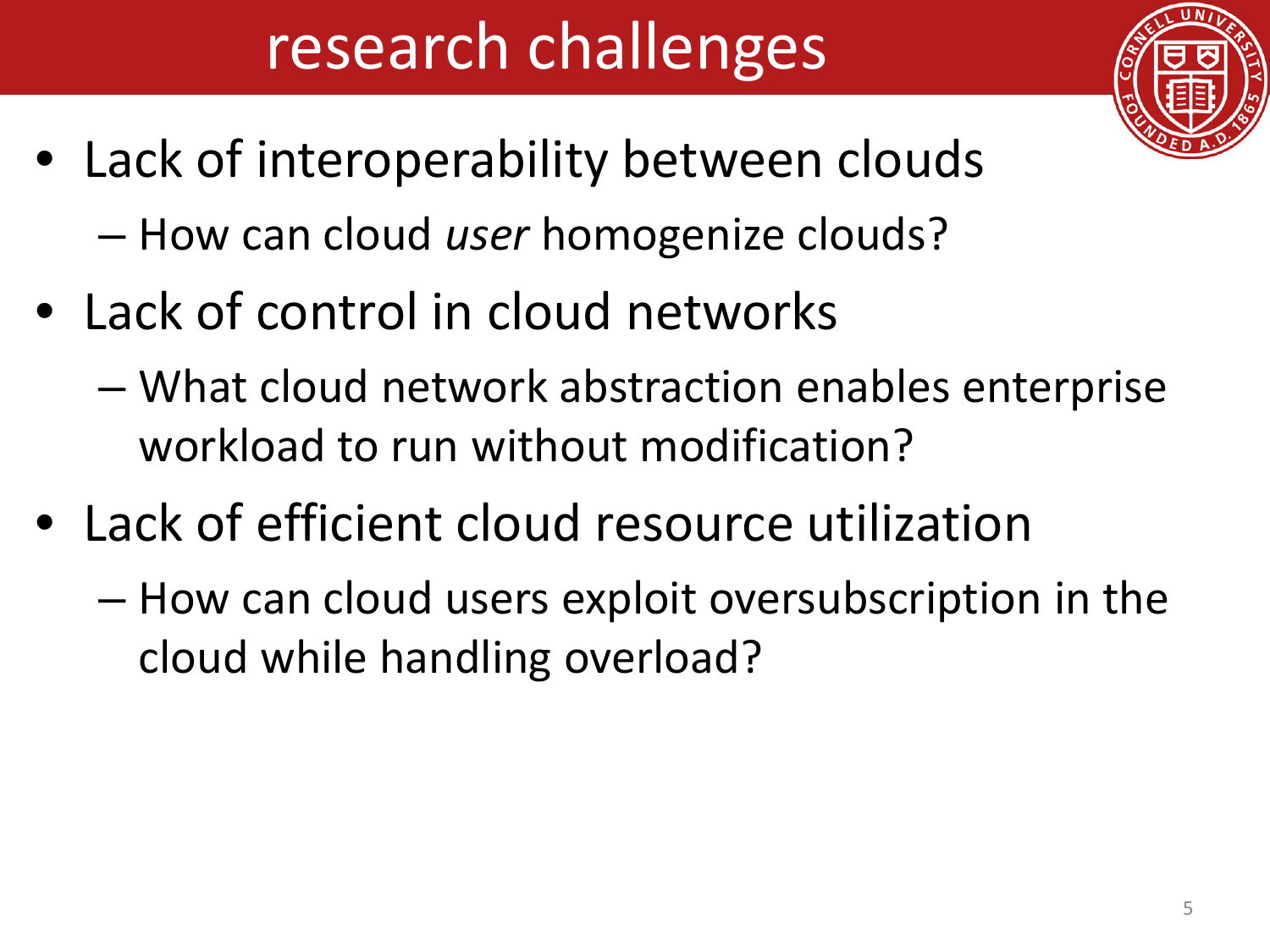#### Xen-Blanket



• A second-layer hypervisor

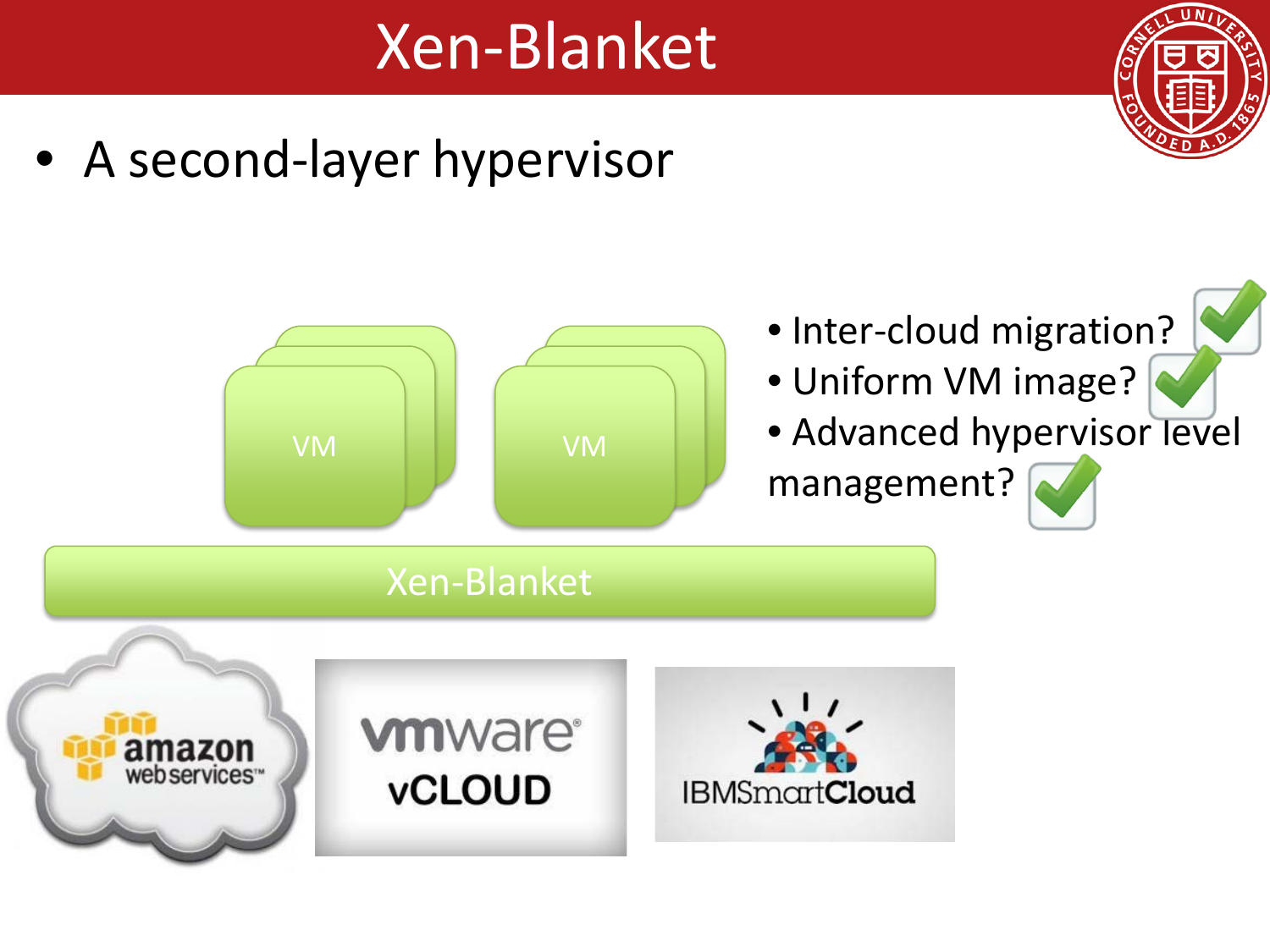#### Xen-Blanket



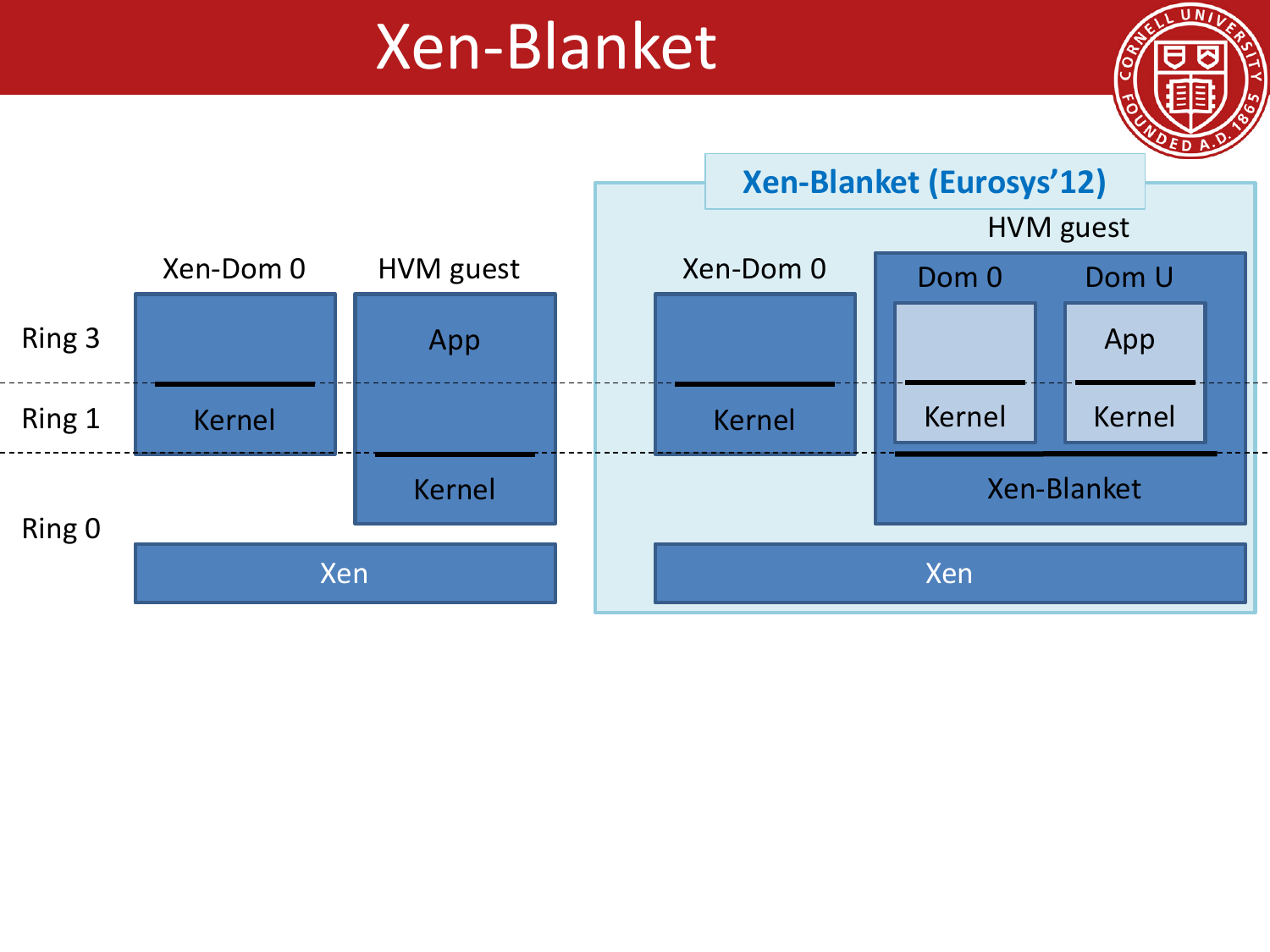## contributions towards superclouds



#### • Cloud interoperability

- Enable cloud user to homogenize clouds
- The Xen-Blanket

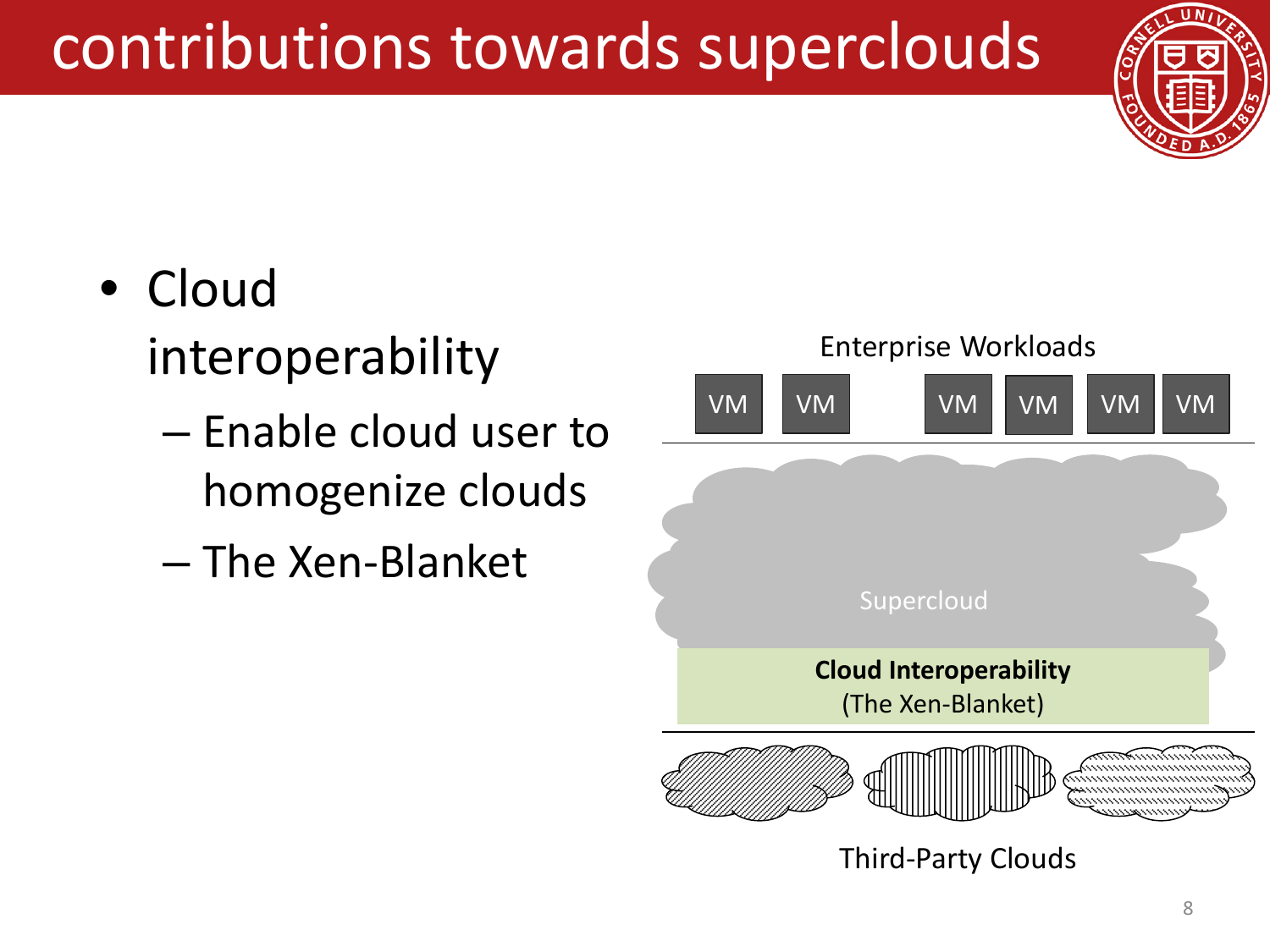# contributions towards superclouds



- Cloud interoperability
- User control of cloud networks
	- Enable cloud user to implement network control logic
	- VirtualWire



Third-Party Clouds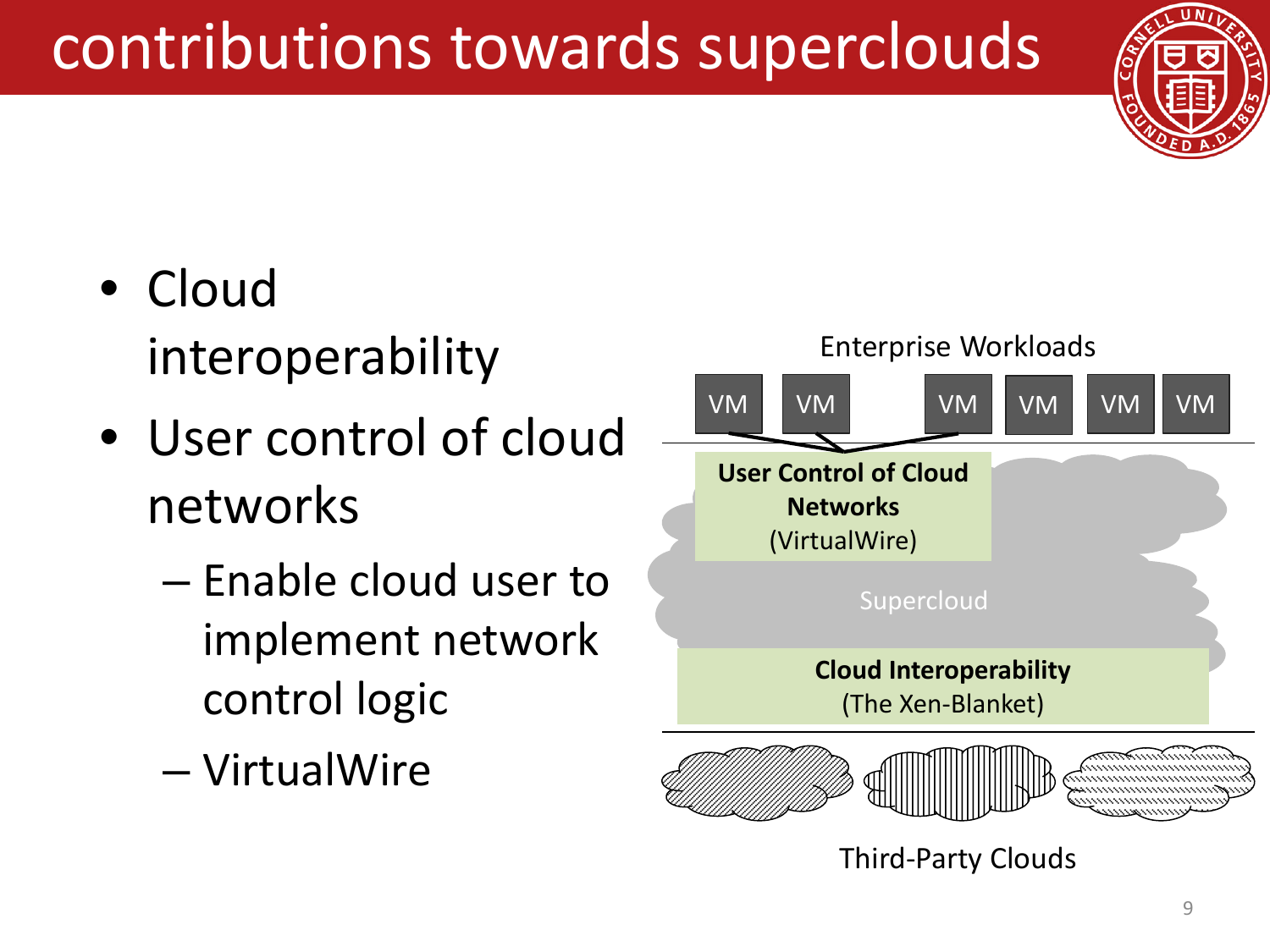# contributions towards superclouds



- Cloud interoperability
- User control of cloud networks
- Efficient cloud resource utilization
	- Enable cloud user to oversubscribe resources and handle overload
	- Overdriver

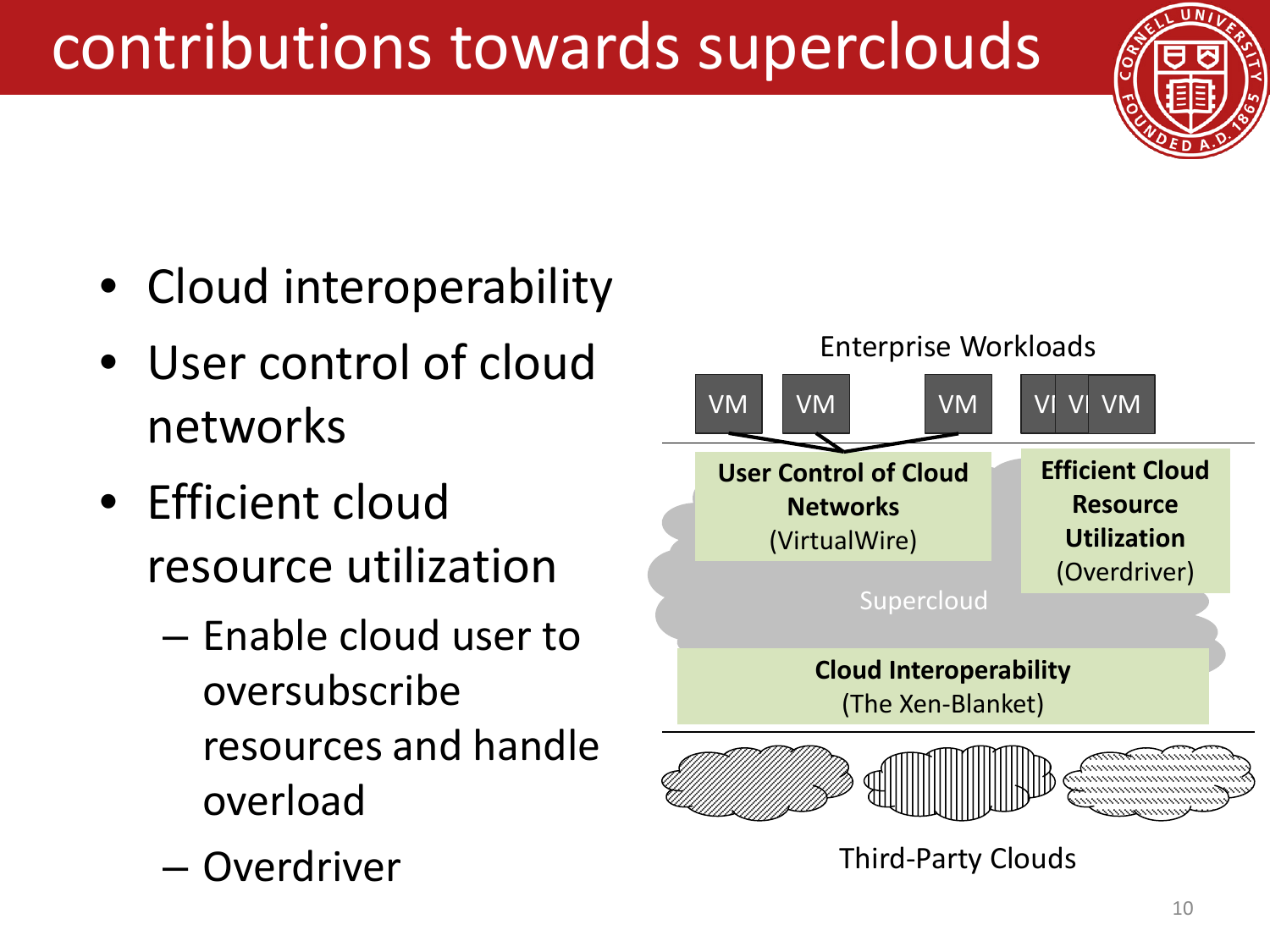# roadmap: towards superclouds



#### • Cloud interoperability

- User control of cloud networks
- Efficient cloud resource utilization

- Related work
- Future work
- **Conclusion**



#### Third-Party Clouds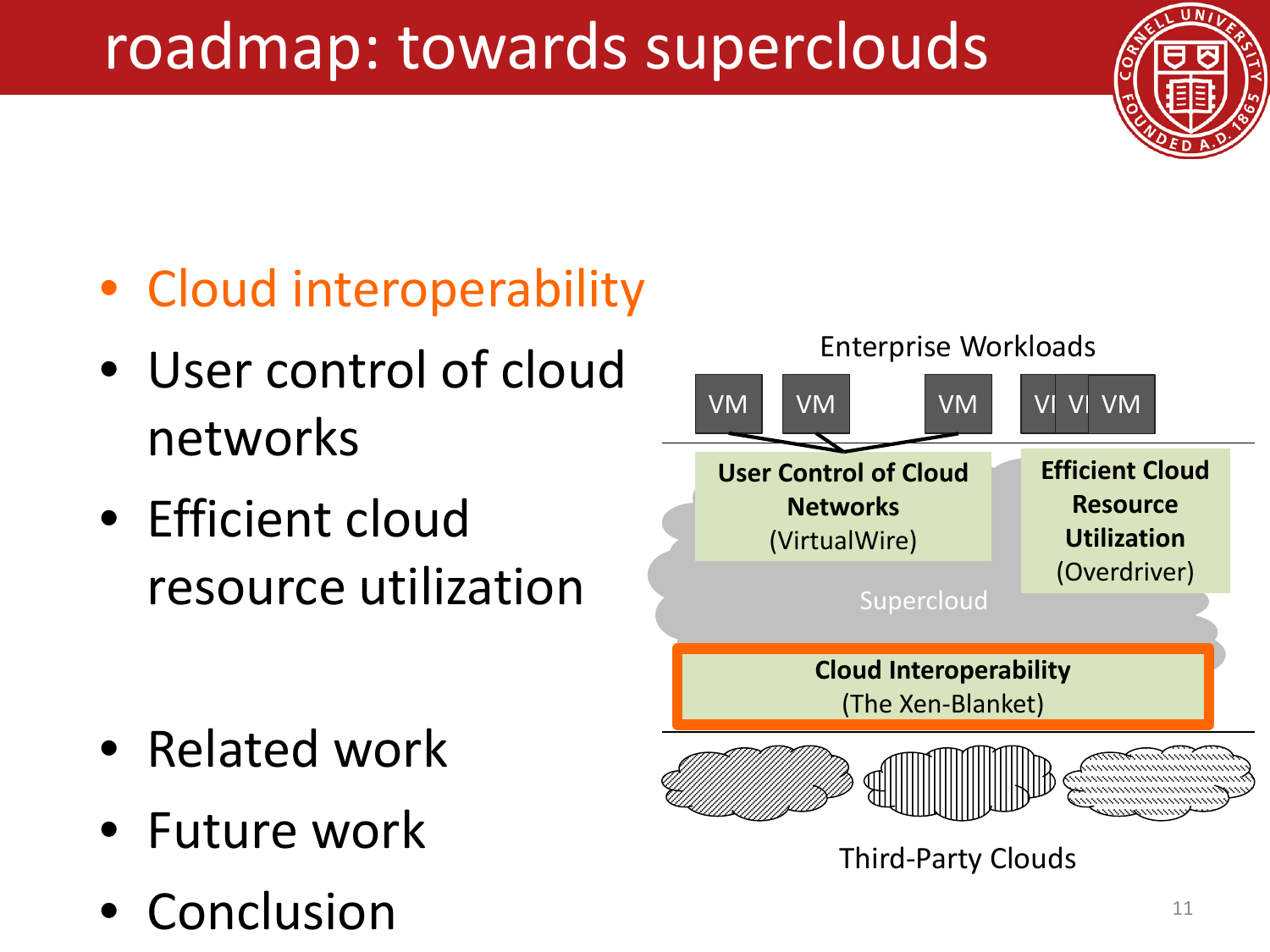# Clouds are not interoperable

- Image format not yet standard
	- AMI, Open Virtualization Format (OVF)
- Paravirtualized device interfaces vary – **virtio**, Xen
- Hypervisor-level services not standard – Autoscale, VM migration, CPU bursting

Need *homogenization* (consistent interfaces, services across clouds)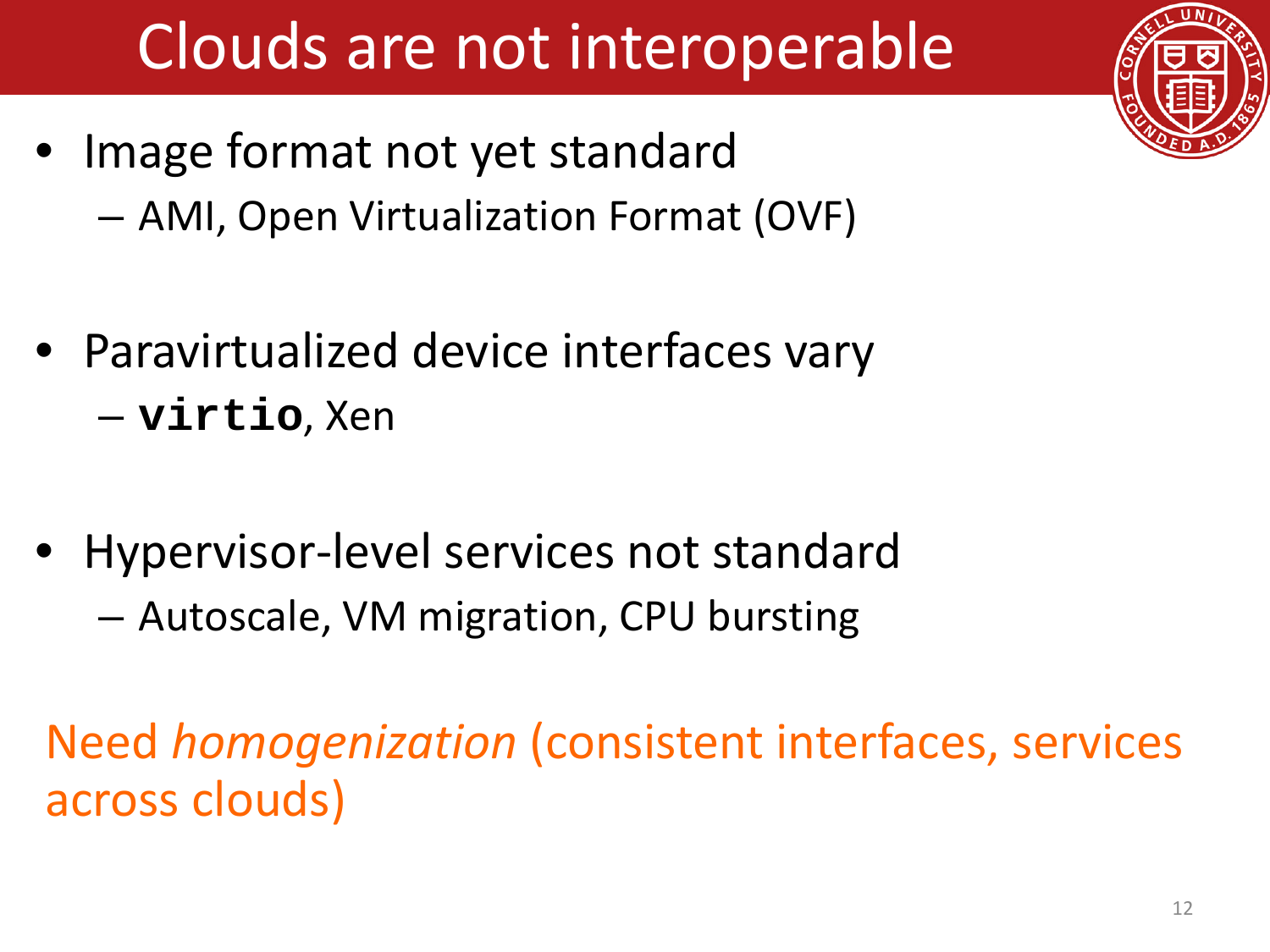## provider-centric homogenization



- Rely on support from provider
- May take years, if ever (e.g., standardization)



• "Least common denominator" functionality

*Consistent VM/Device/Hypervisor Interfaces*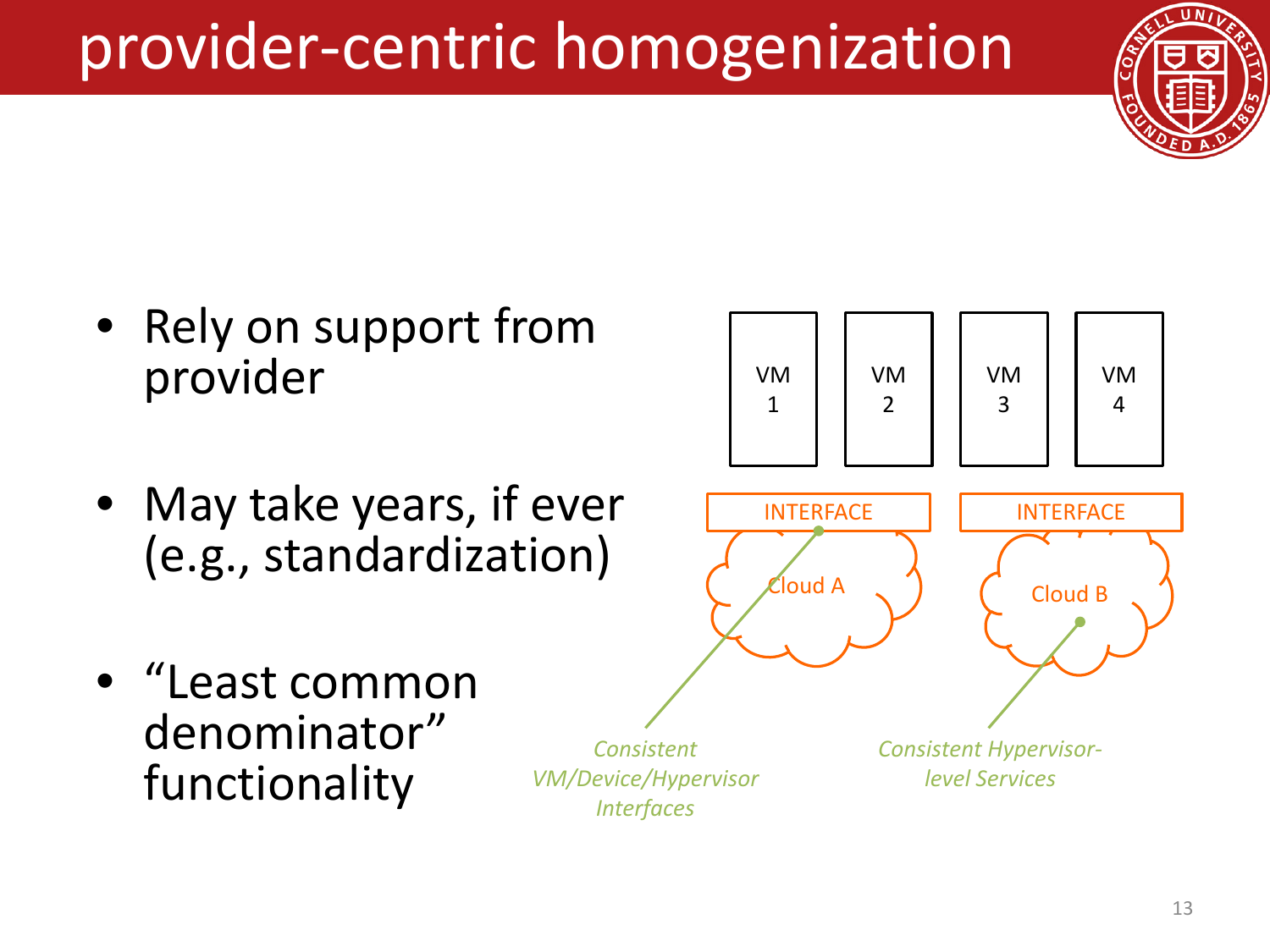#### user-centric homogenization





*level Services*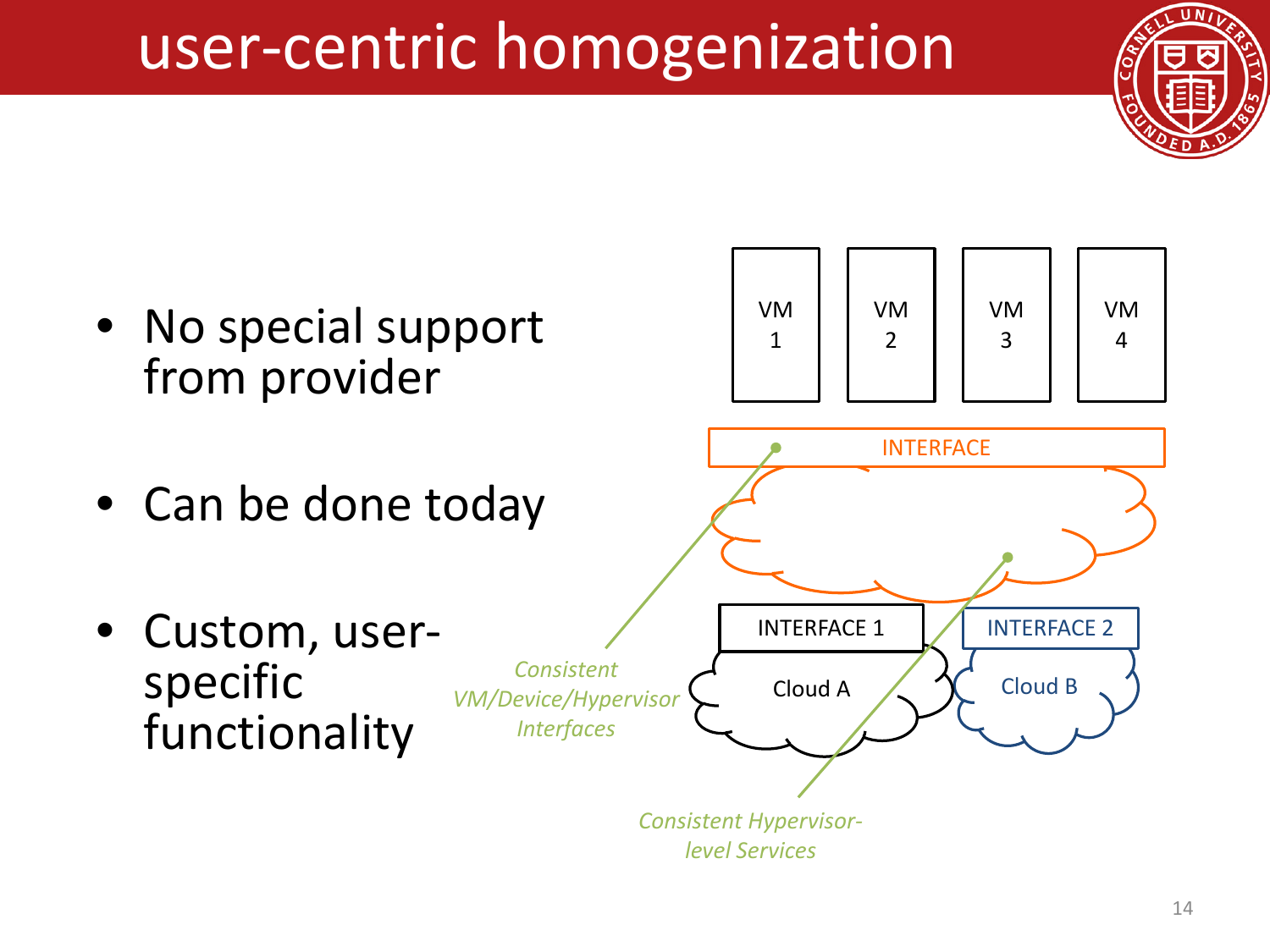# nested virtualization approaches



Require support by bottom level hypervisor

No modifications to top-level hypervisor

The Turtles Project (OSDI'10) (provider-centric)

• No support from bottom level hypervisor

Modify top-level hypervisor

The Xen-Blanket (user-centric)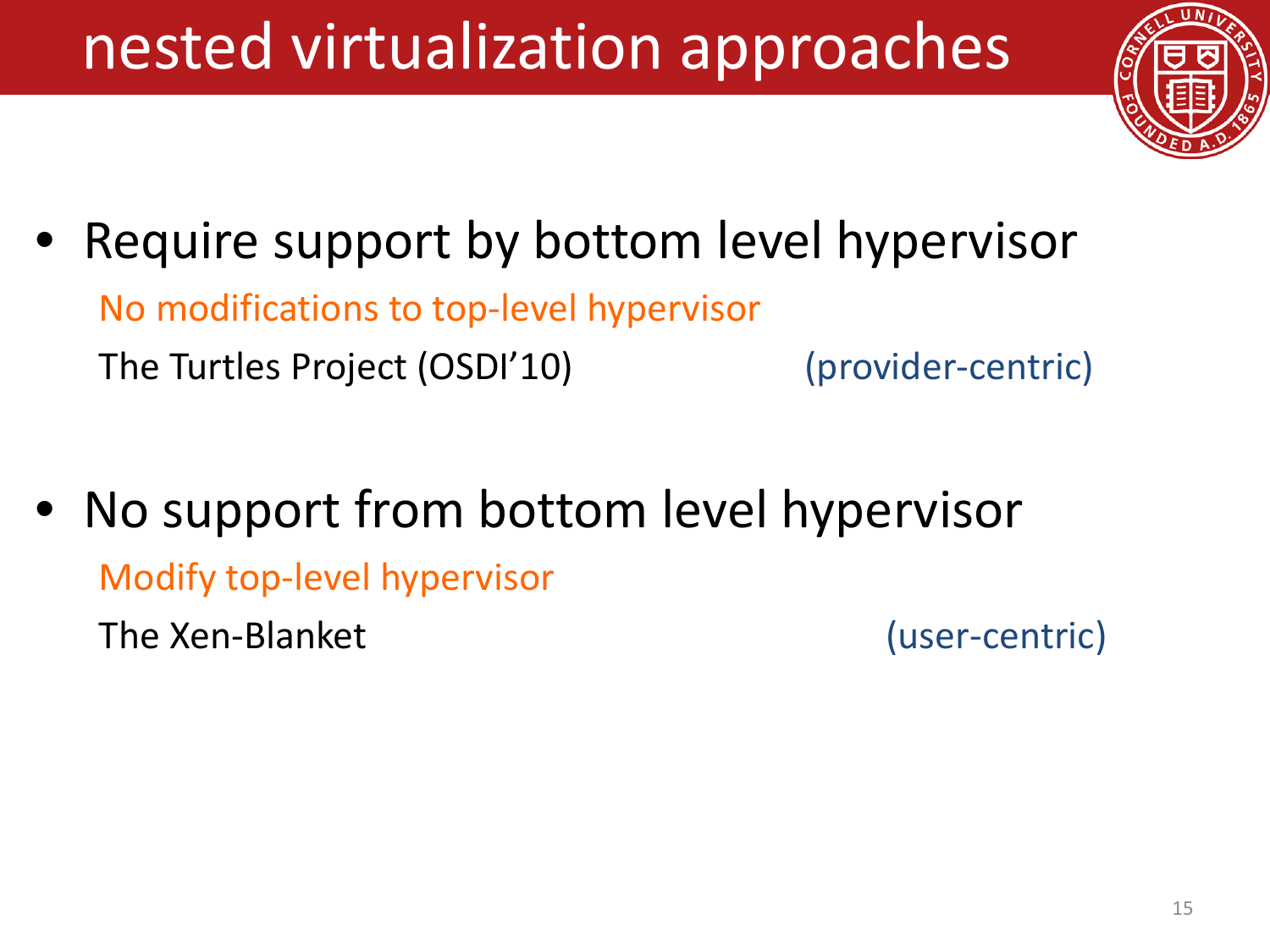#### the xen-blanket

- Assumption:
	- Existing clouds provide full virtualization (HVM)
- Future work:
	- Xen-Blanket in paravirtualized guest

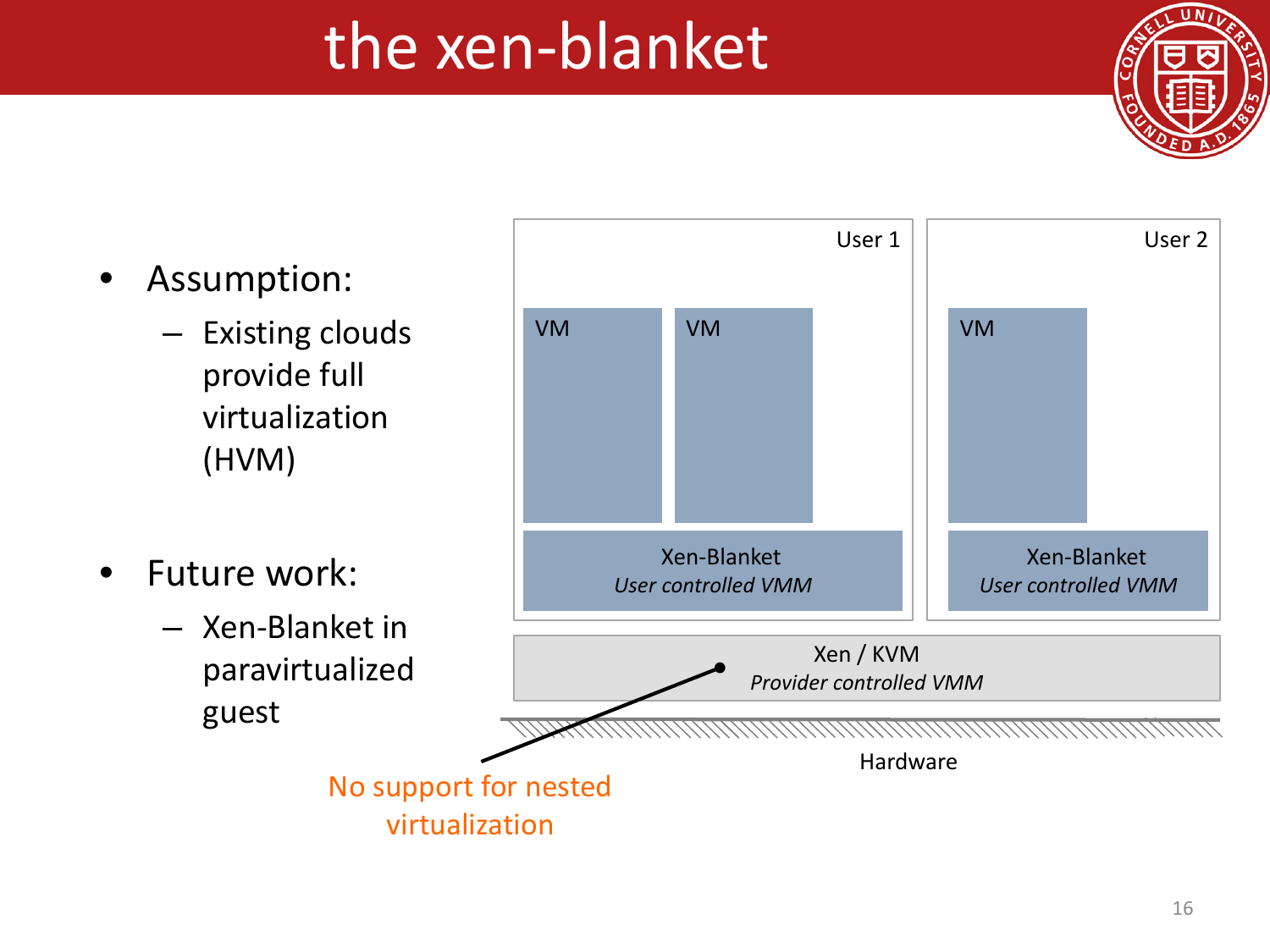# without hypervisor support

- No virtualization hardware exposed to second layer
	- Can use paravirtualization or binary translation
	- We use paravirtualization (Xen)
- Heterogeneous device interfaces
	- Create set of Blanket drivers for each interface
	- We have built drivers for Xen and KVM (**virtio**)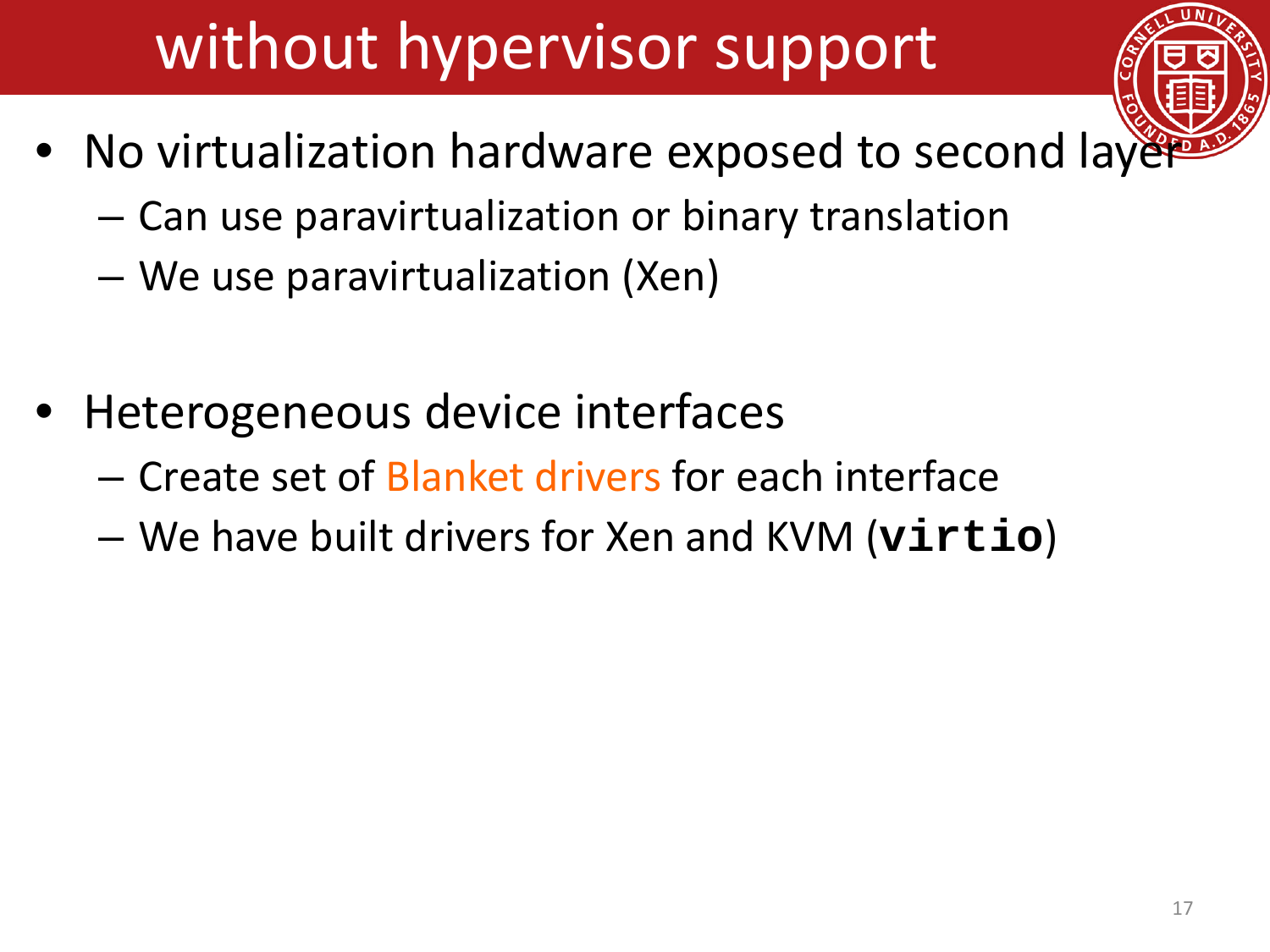# PV device I/O



- **Paravirtualized** device I/O essential for performance
- Domain 0 hides physical device details from guests



Hardware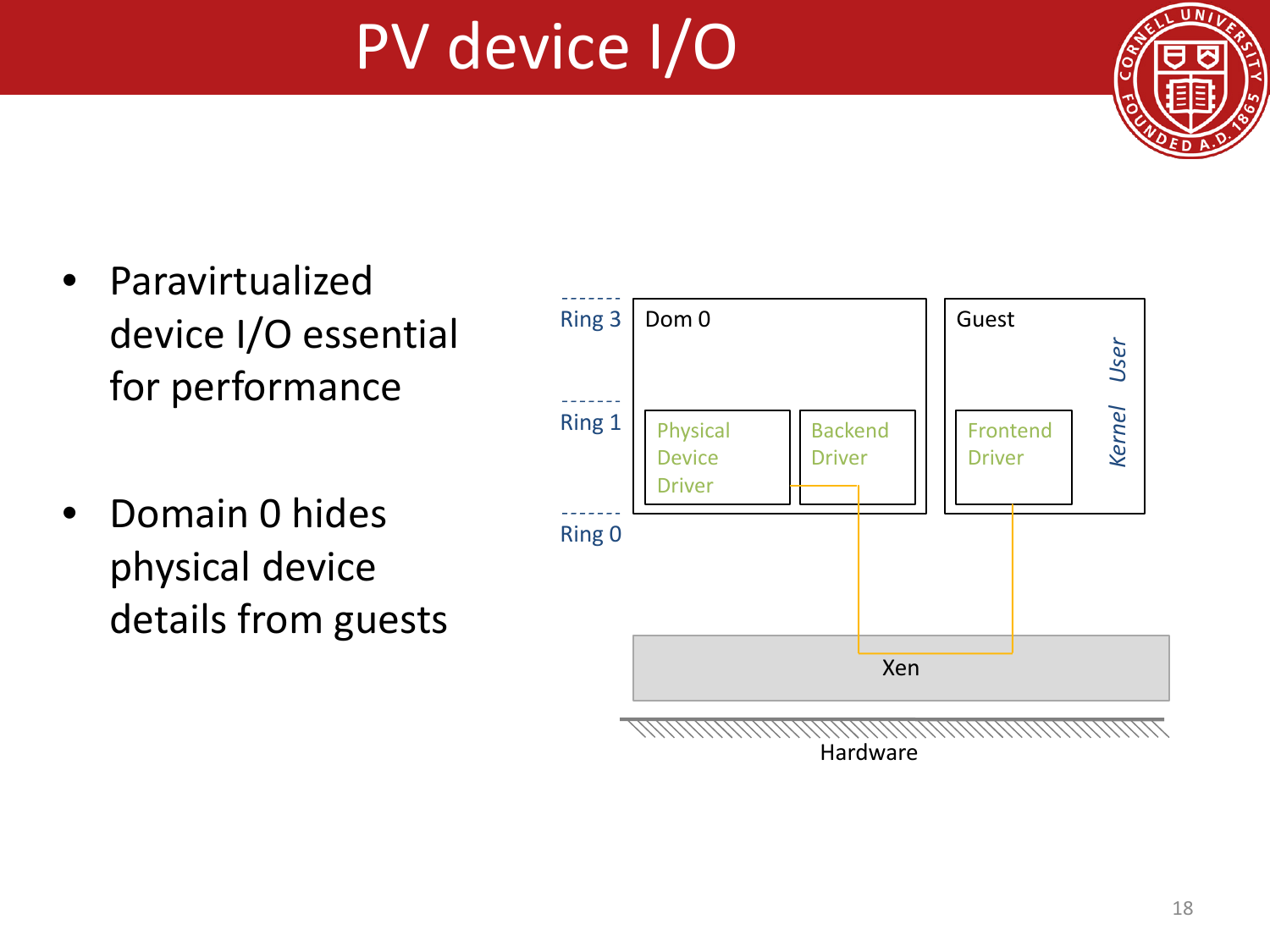#### PV-on-HVM



- HVM guest still needs PV device I/O
- Platform PCI Driver makes Xen internals look like PCI device
- Physical device details still hidden from guests

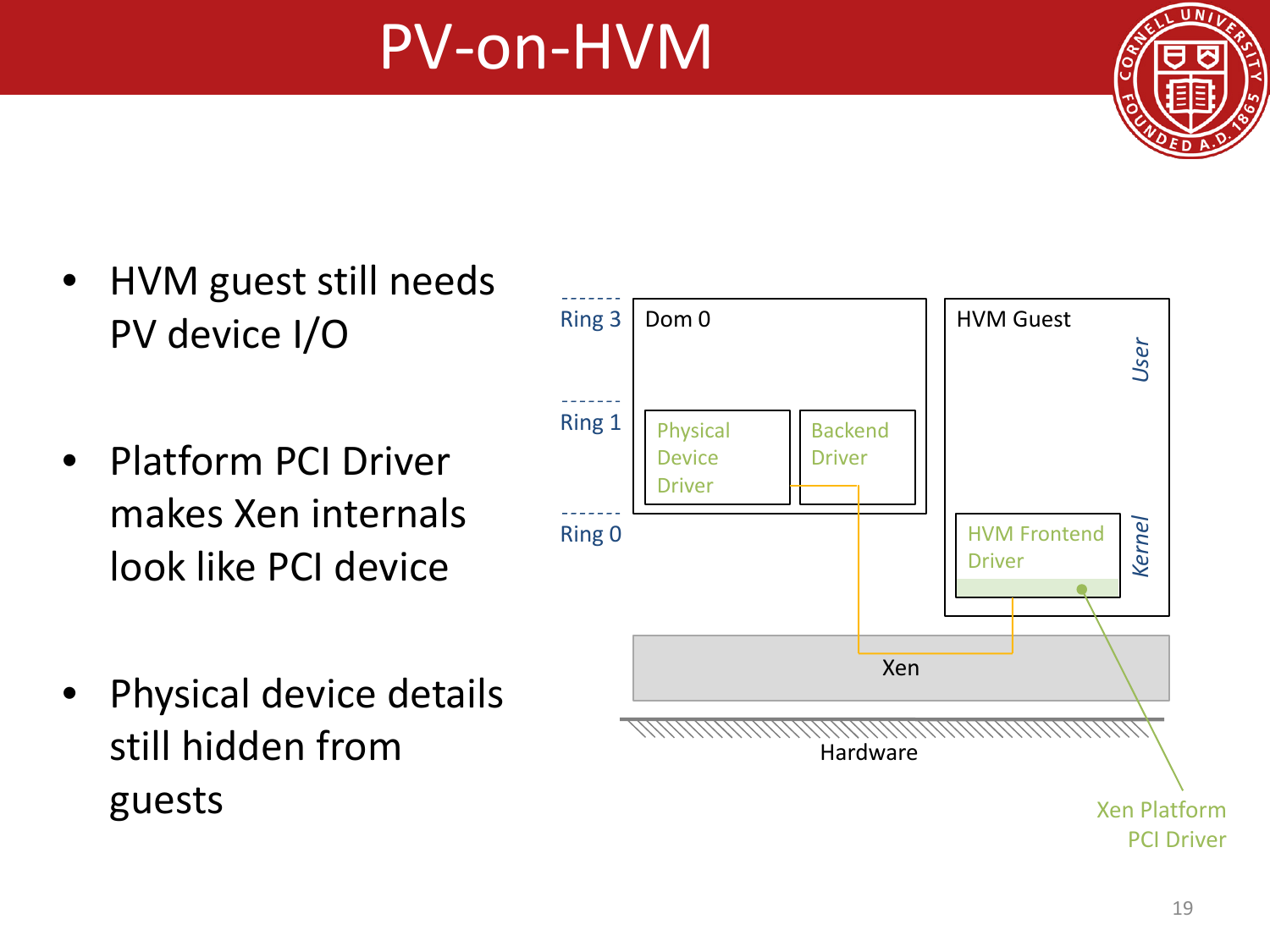#### blanket drivers



- Physical device details are hidden from entire Xen-Blanket instance
- Blanket Frontend Driver interfaces with provider-specific device interface
	- like PV-on-HVM
- Provider-specific device interface details are hidden from second-layer guests



Hardware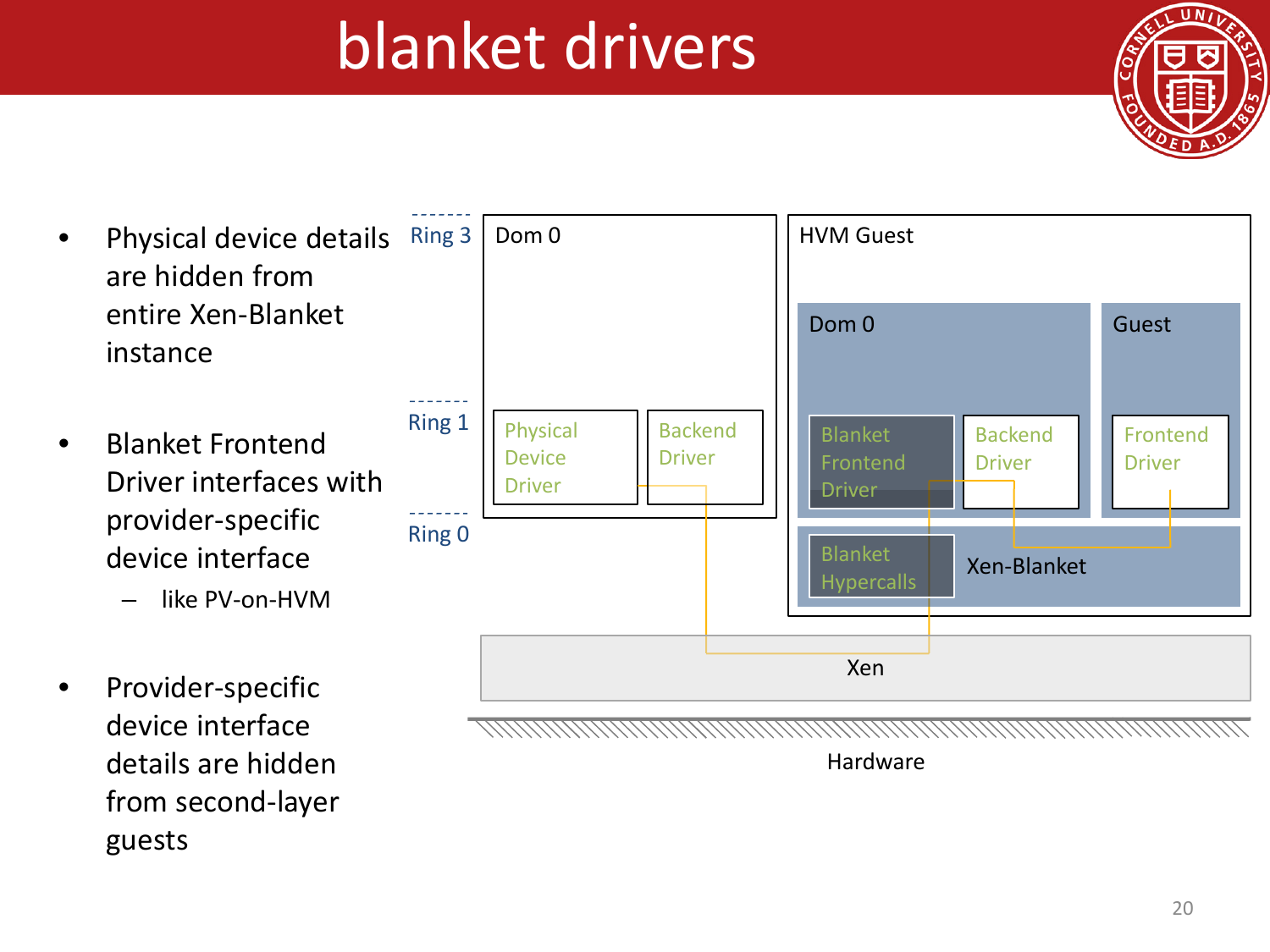### technical details



- Address translation
	- Virtual addresses are two translations from machine addresses (needed for DMA)
- Hypercall assistance
	- Communication between frontend blanket driver and backend driver
	- vmcall must be issued from ring 0
	- Most hypercalls are



#### Many more details in thesis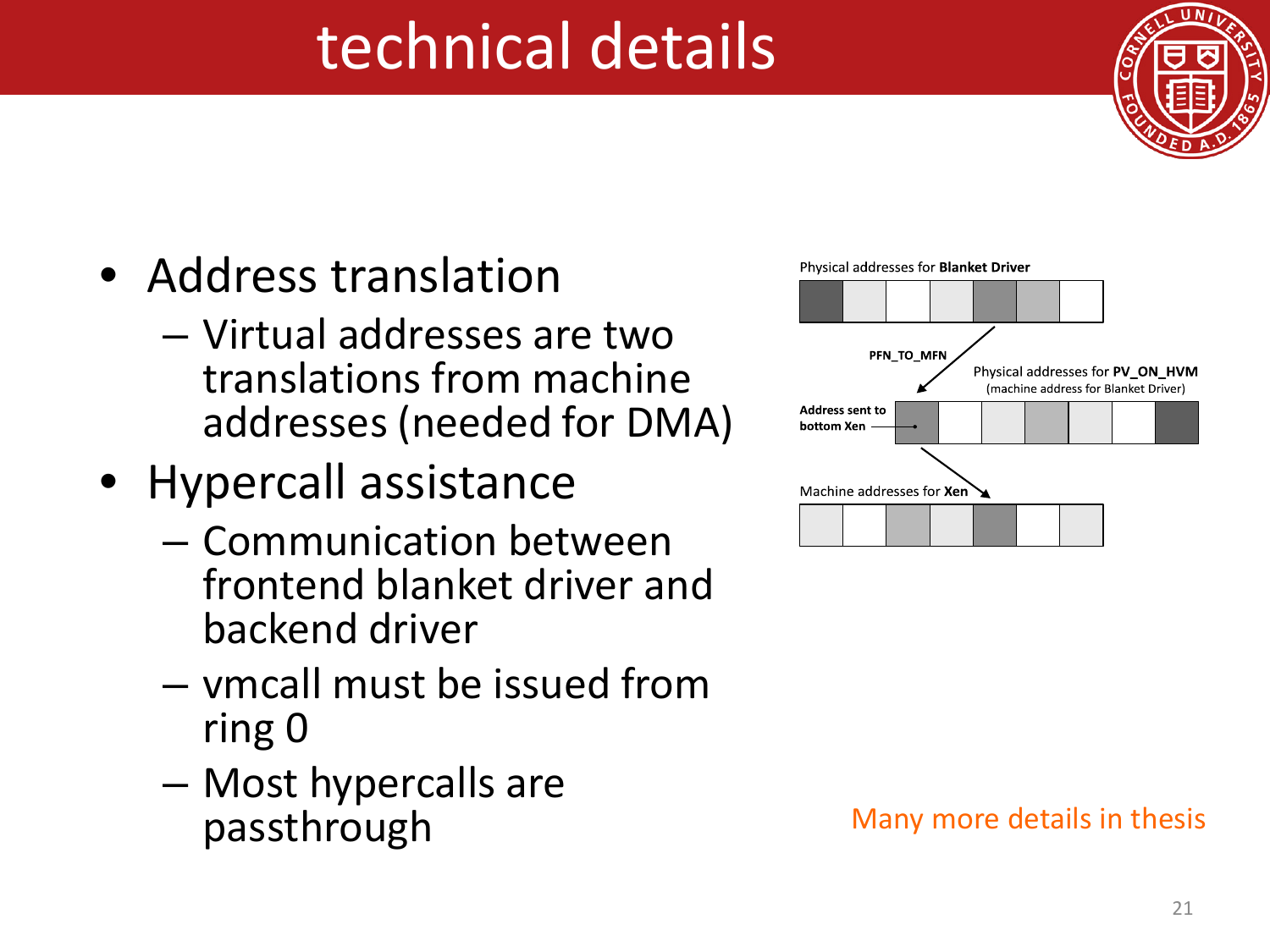#### overhead evaluation setup



Used up to 2 physical hosts (six-core 2.93 GHz Intel Xeon X5670 processors, 24 GB of memory, four 1 TB disks, and 1 Gbps link)

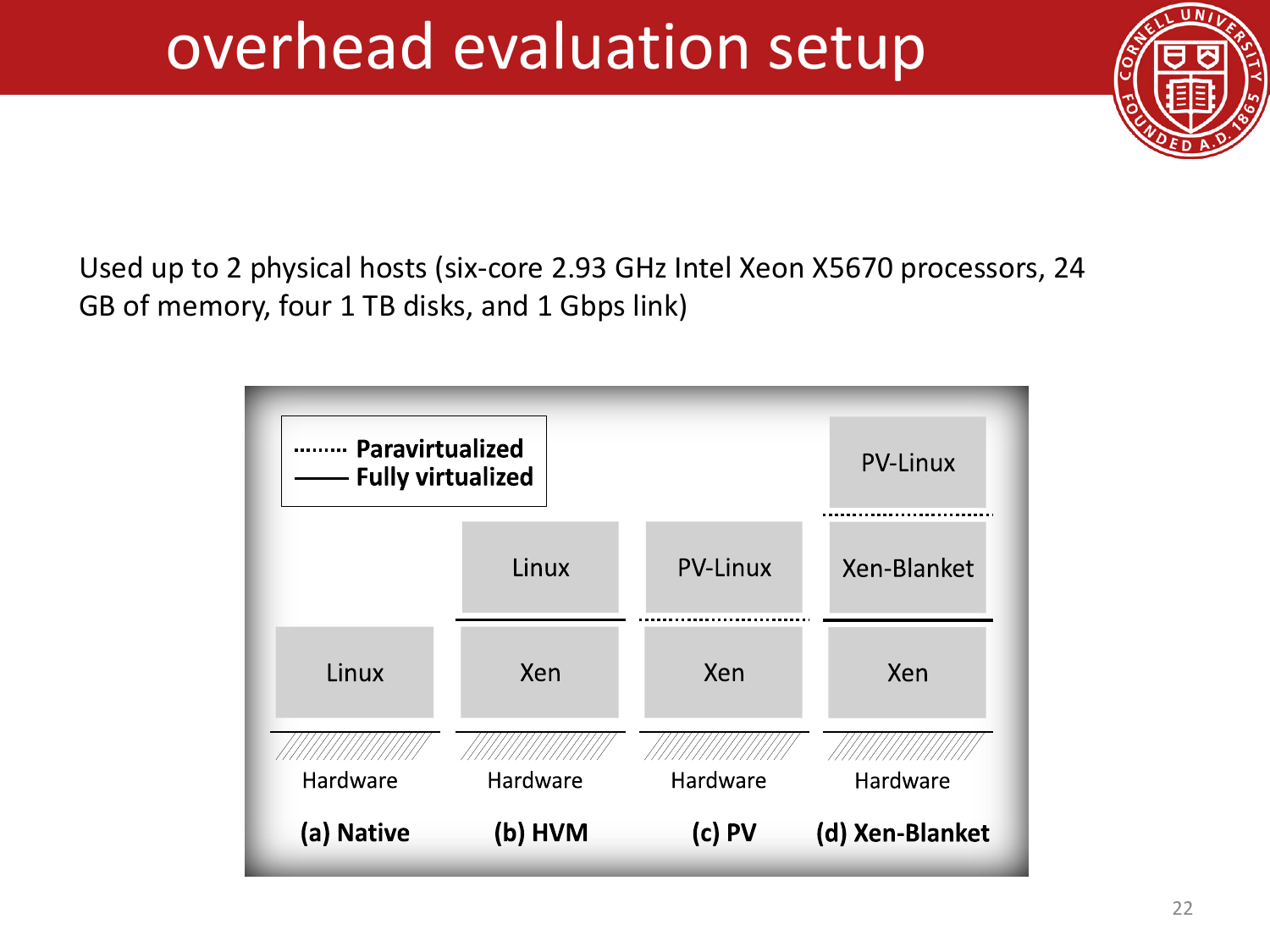#### lmbench microbenchmarks



|                                | Native $(\mu s)$ | $HVM (\mu s)$ | $PV(\mu s)$ | Xen-Blanket (us) |
|--------------------------------|------------------|---------------|-------------|------------------|
| <b>Null Call</b>               | 0.19             | 0.21          | 0.36        | 0.36             |
| <b>Fork Proc</b>               | 67               | 86            | 220         | 258              |
| <b>Ctxt switch</b><br>(2p/64K) | 0.45             | 0.66          | 3.18        | 3.46             |
| Page fault                     | 0.56             | 0.99          | 2.00        | 2.10             |



Compare Xen-Blanket to PV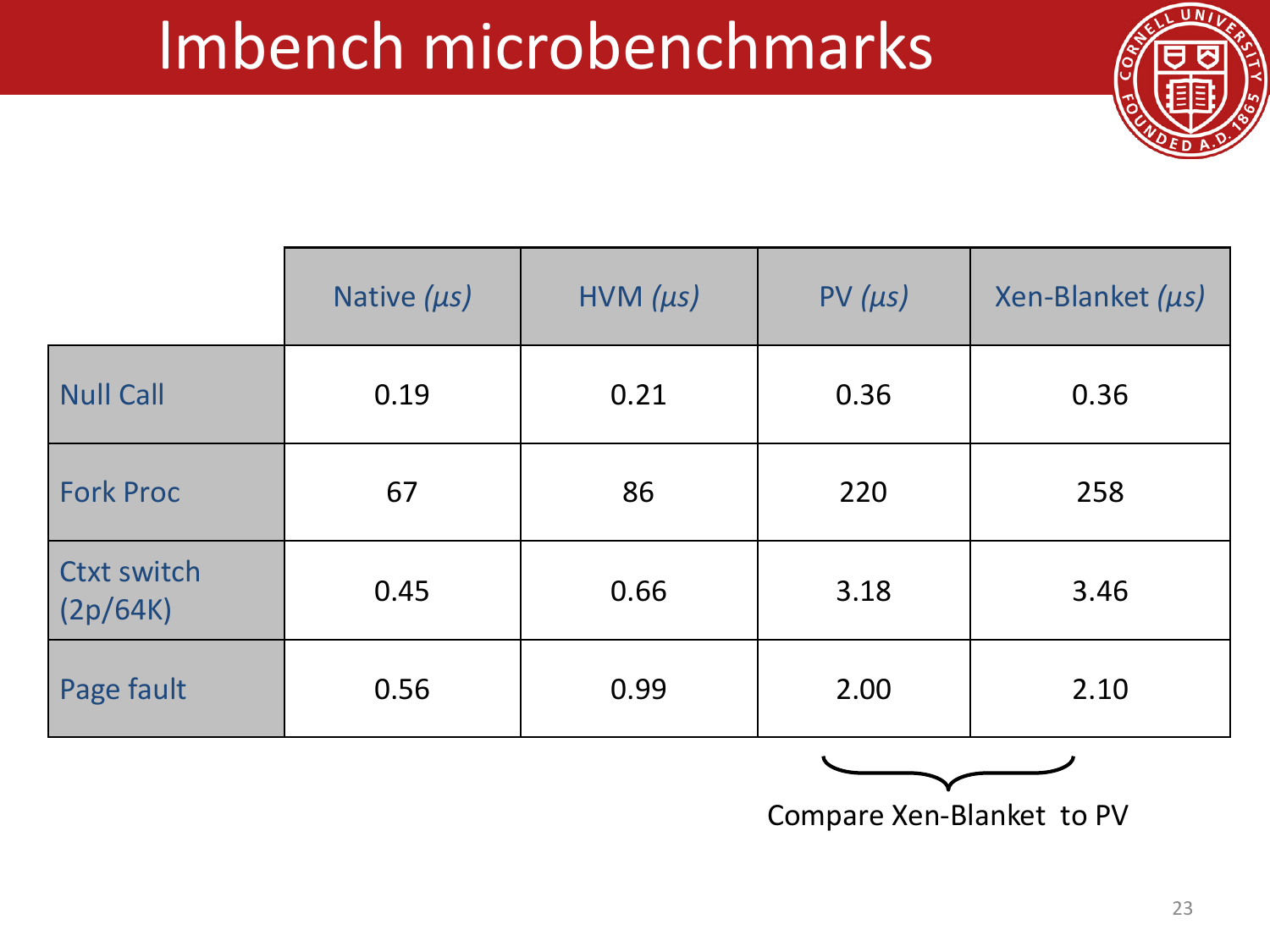- Two VMs on two physical hosts using netperf
- Can receive at line speed on 1Gbps link
- Within 15% CPU utilization of single layer





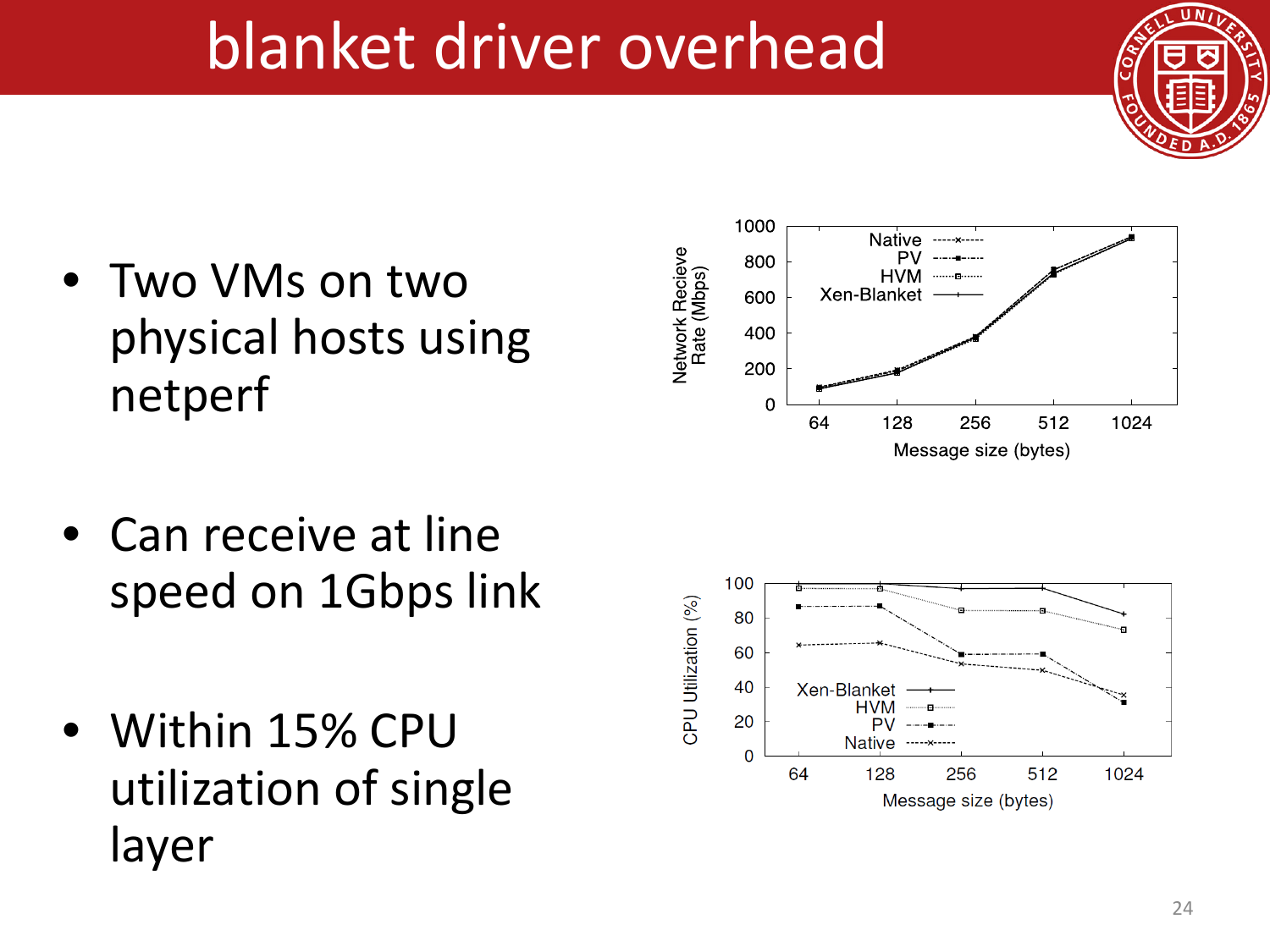#### kernbench



- Up to 68% overhead on kernbench
	- APIC emulation causes many vmexits

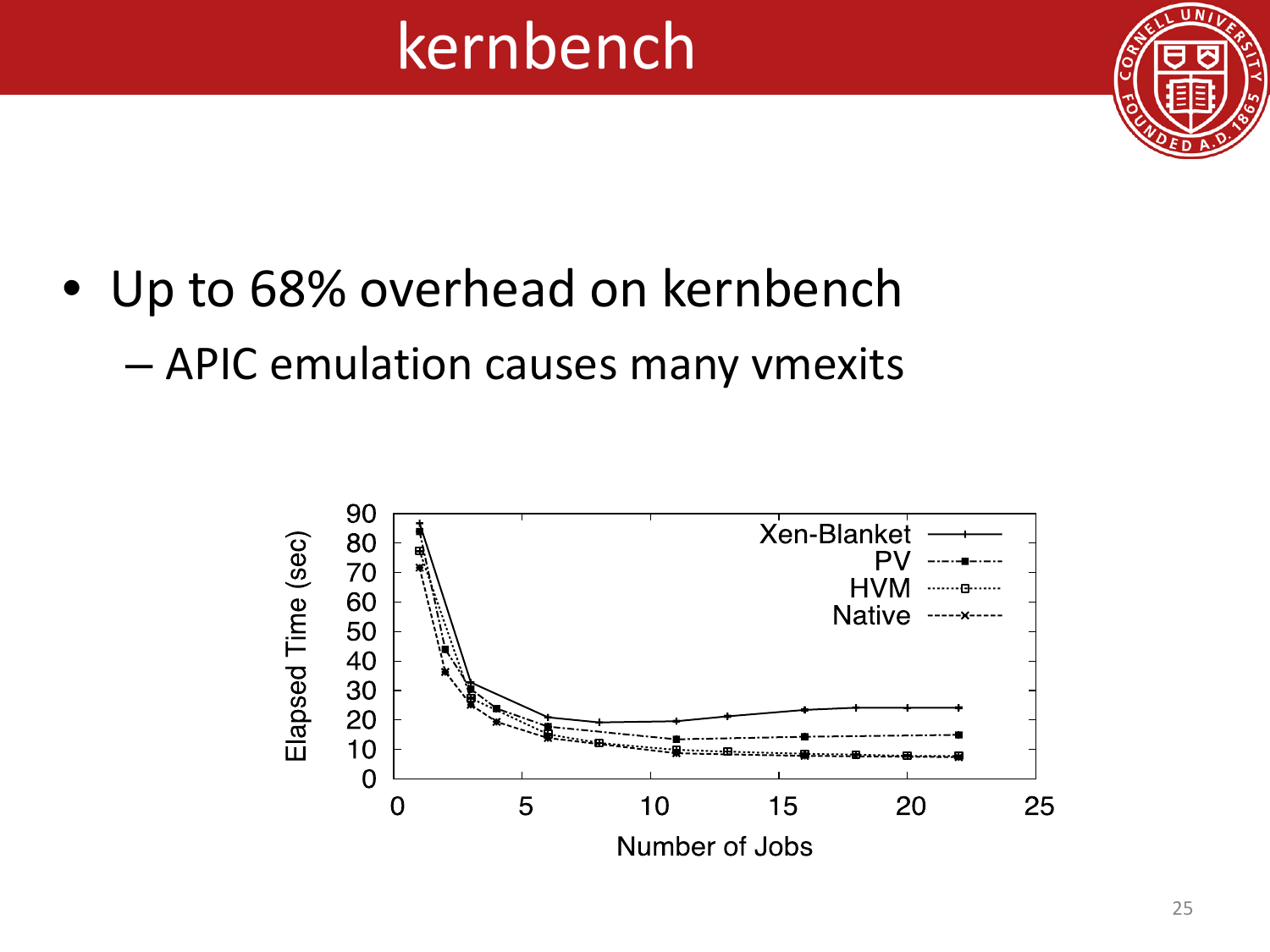#### user-defined oversubscription



| Type               | <b>CPU</b><br><b>ECUS)</b> | <b>Memory</b><br>(GB) | <b>Disk</b><br>(GB) | Price<br>(5/hr) |
|--------------------|----------------------------|-----------------------|---------------------|-----------------|
| Small              |                            | 1.7                   | 160                 | 0.085           |
| <b>Cluster 4XL</b> | 33.5                       | 23                    | 1690                | 1.60            |
| Factor             | 33.5x                      | 13.5x                 | 10x                 | 18.8x           |

Resources do not all scale the same as price Opportunity to exploit CPU scaling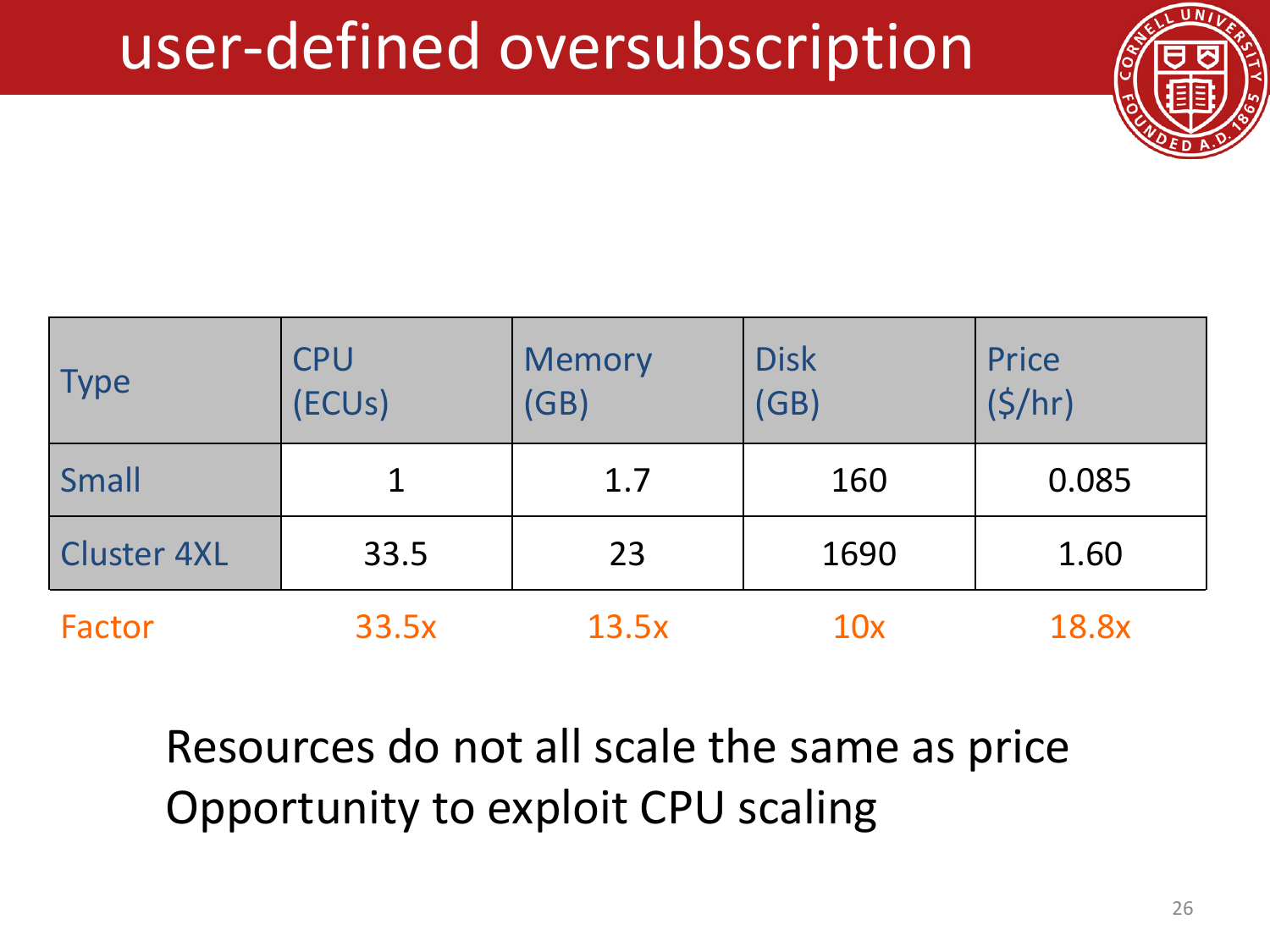#### kernbench revisited



- kernbench kernel compile benchmark
- Rent one 4XL EC2 instance
- Use Xen-Blanket to partition it 40 ways
- All instances (on average) finished the same time as EC2 small instance
- 47% price reduction per VM per hour

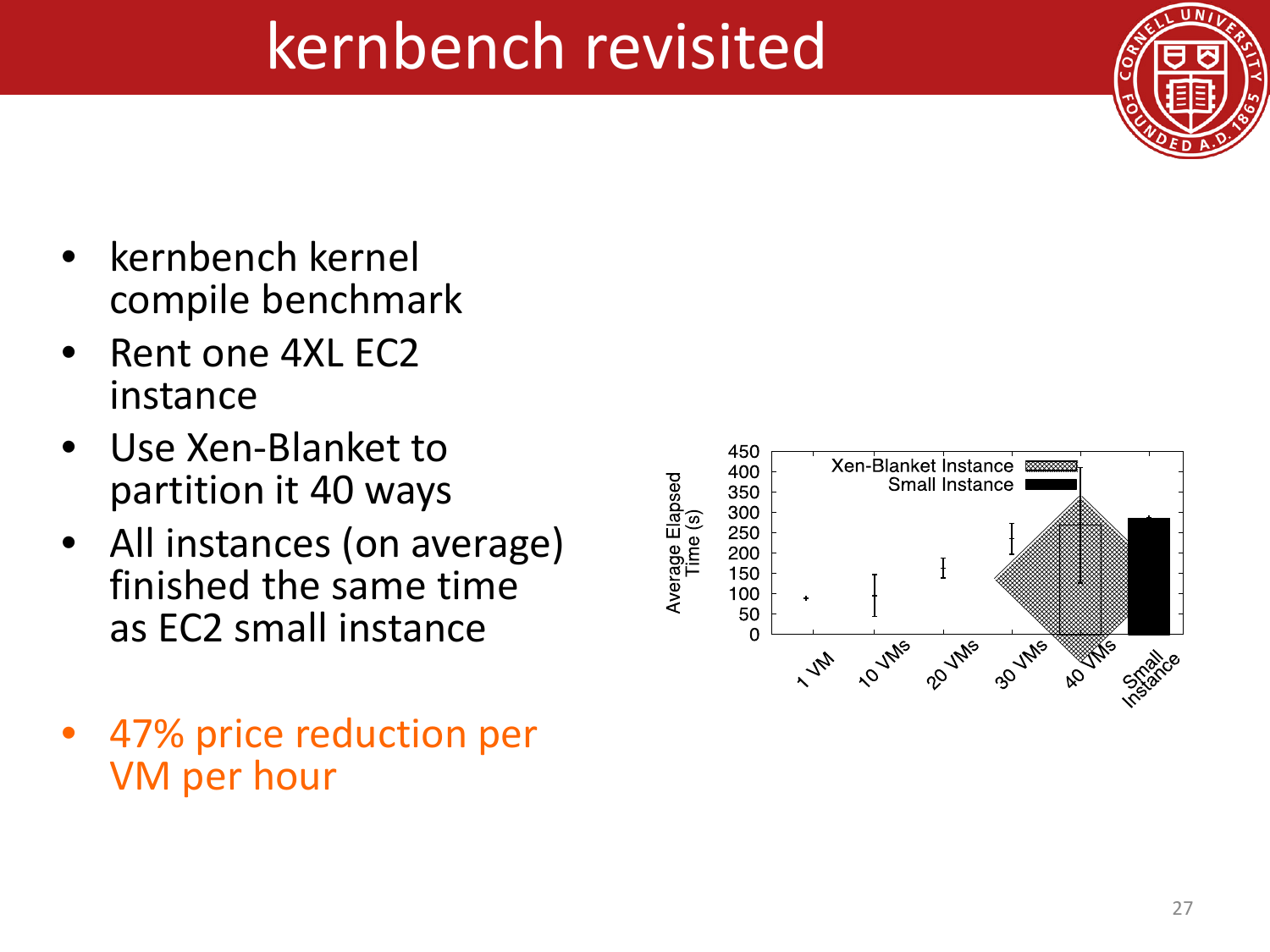# cloud interoperability

#### The Xen-Blanket

- User-centric homogenization
- Nested virtualization without support from underlying hypervisor
- Runs on today's clouds (e.g., Amazon EC2)
- Download the code:
	- http://code.google.com/p/xen-blanket/

#### New opportunities

• *performance*: user-defined oversubscription